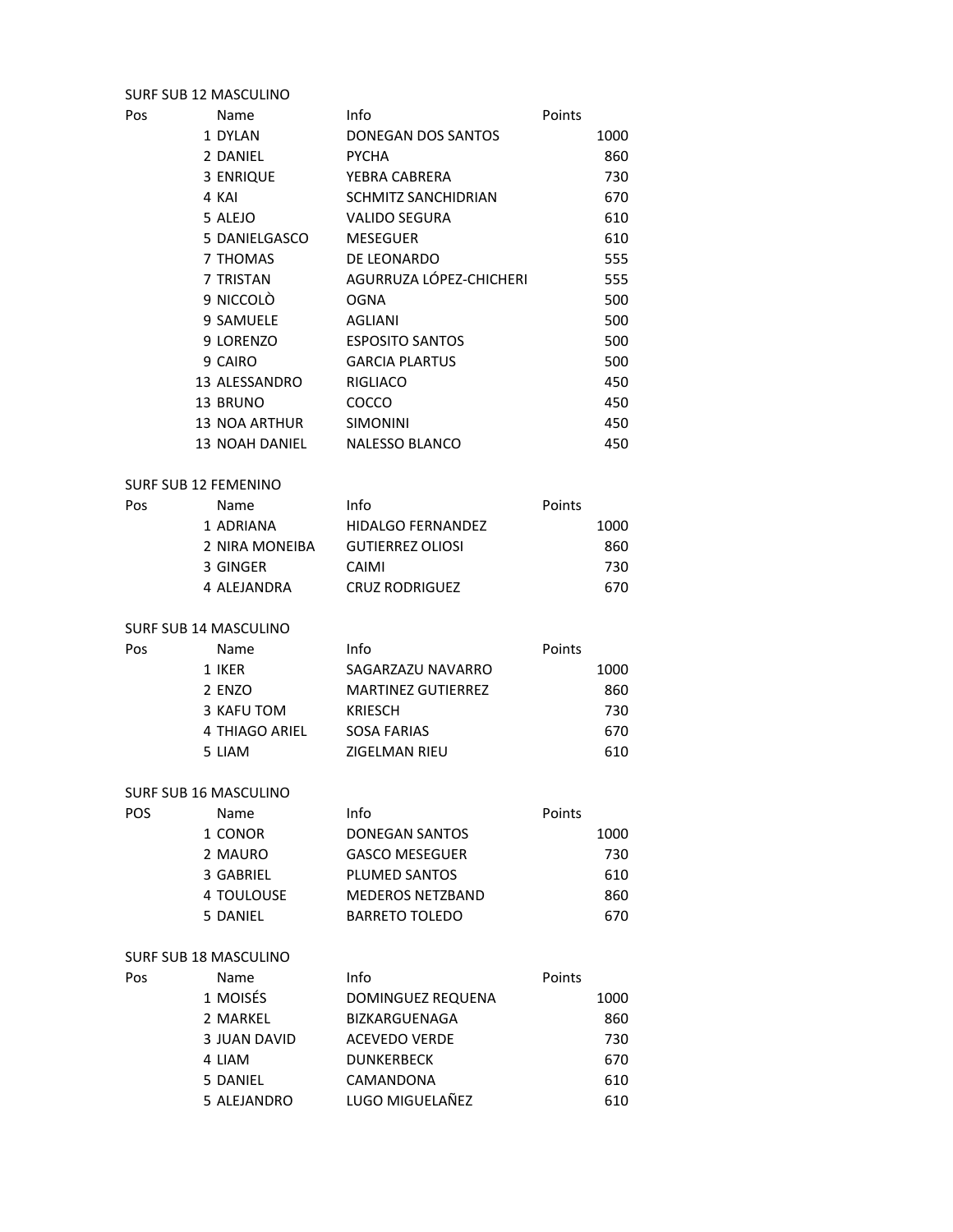| 7 MIGUEL | MARRERO DOMÍNGUEZ | 555 |
|----------|-------------------|-----|
| 7 JAVIER | CALERO ROMERO     | 555 |

SURF SUB 18 FEMENINO

| Pos | Name            | Info                     | Points |
|-----|-----------------|--------------------------|--------|
|     | 1 LUCIA         | <b>MACHADO RODRIGUEZ</b> | 1000   |
|     | 2 SARA          | <b>GONZÁLEZ SANTOS</b>   | 860    |
|     | 3 JULIA         | GONZÁLEZ GARCÍA          | 730    |
|     | 4 LAURA         | DE LOS REYES TALAVERA    | 670    |
|     | 5 ANDREA        | <b>BUCH PLANTADA</b>     | 610    |
|     | 5 ALEJANDRA     | <b>GARCÍA BALBOA</b>     | 610    |
|     | 7 YUNA JULIETTE | <b>JAUBERT</b>           | 555    |
|     | 7 MARÍA NOOR    | <b>MENTADO REQUENA</b>   | 555    |
|     |                 |                          |        |

### BODYBOARD SUB 14 MASCULINO

| Pos | Name           | Info                        | Points |
|-----|----------------|-----------------------------|--------|
|     | 1 ARIEL        | <b>CRUZ MELIAN</b>          | 1000   |
|     | 2 JORGE        | <b>HERNANDEZ CABRERA</b>    | 860    |
|     | 3 AITOR        | SUÁREZ GONZÁLEZ             | 730    |
|     | 4 HUGO         | <b>MEDINA AGUIAR</b>        | 670    |
|     | 5 NÉSTOR JOSÉ  | REYES GARCÍA                | 610    |
|     | 5 ADAEL        | PULIDO VEGA                 | 610    |
|     | 7 MIKE O       | ARAÑA HERNANDEZ             | 555    |
|     | 7 JOEL JEREMAY | <b>MELIAN PEREZ</b>         | 555    |
|     | 9 MAURO        | <b>BOLAÑOS QUESADA</b>      | 500    |
|     | 9 DIEGO        | <b>GARCÍA MEDEROS</b>       | 500    |
|     | 9 MAGÜE        | ESTUPIÑAN PARMAR            | 500    |
|     | 9 ADRIÁN       | SANTANA HERNÁNDEZ           | 500    |
|     | 13 JONÁS       | <b>GARCÍA MEDEROS</b>       | 450    |
|     | 13 PAULA       | <b>HERNANDEZ DE LA NUEZ</b> | 450    |

# BODYBOARD SUB 18 MASCULINO

| Pos | Name                        | Info                                 | Points |      |
|-----|-----------------------------|--------------------------------------|--------|------|
|     | 1 JAVIER DOMINGUEZ ZERPA    |                                      |        | 1000 |
|     | 2 ARMIDE                    | SOLIVERES ACUYO                      |        | 860  |
|     | 3 JUAN JOSÉ                 | <b>SOLANO MARRERO</b>                |        | 730  |
|     | 4 YARED                     | <b>SUAREZ CRUZ</b>                   |        | 670  |
|     | 5 ALEJANDRO                 | <b>GONZALEZ QUINTANA</b>             |        | 610  |
|     | 5 YARED MACHIN              | SANCHEZ                              |        | 610  |
|     | 7 ALBERTO                   | <b>ACOSTA QUEVEDO</b>                |        | 555  |
|     | 7 DAVID PEREZ               | <b>MIRANDA</b>                       |        | 555  |
|     | 9 DANIEL                    | <b>ACOSTA QUEVEDO</b>                |        | 500  |
|     | 9 JOSE RAUL                 | <b>JIMENEZ RODRIGUEZ</b>             |        | 500  |
|     | 9 RAÚL                      | LORENZO HERNÁNDEZ                    |        | 500  |
|     | 9 GADIEL                    | <b>MARTEL RUANO</b>                  |        | 500  |
|     | 13 YUBAL                    | PEREZ BAEZ                           |        | 450  |
|     | 13 MIGUEL ÁNGEL             | <b>CASTRO VEGA</b>                   |        | 450  |
|     | 13 ALBERTO SANTANA GONZALEZ |                                      |        | 450  |
|     | 13 CARLOS                   | SOSA GOMEZ                           |        | 450  |
|     |                             | 17 ANTONIO LORENZO JIMENEZ HENRIQUEZ |        | 400  |